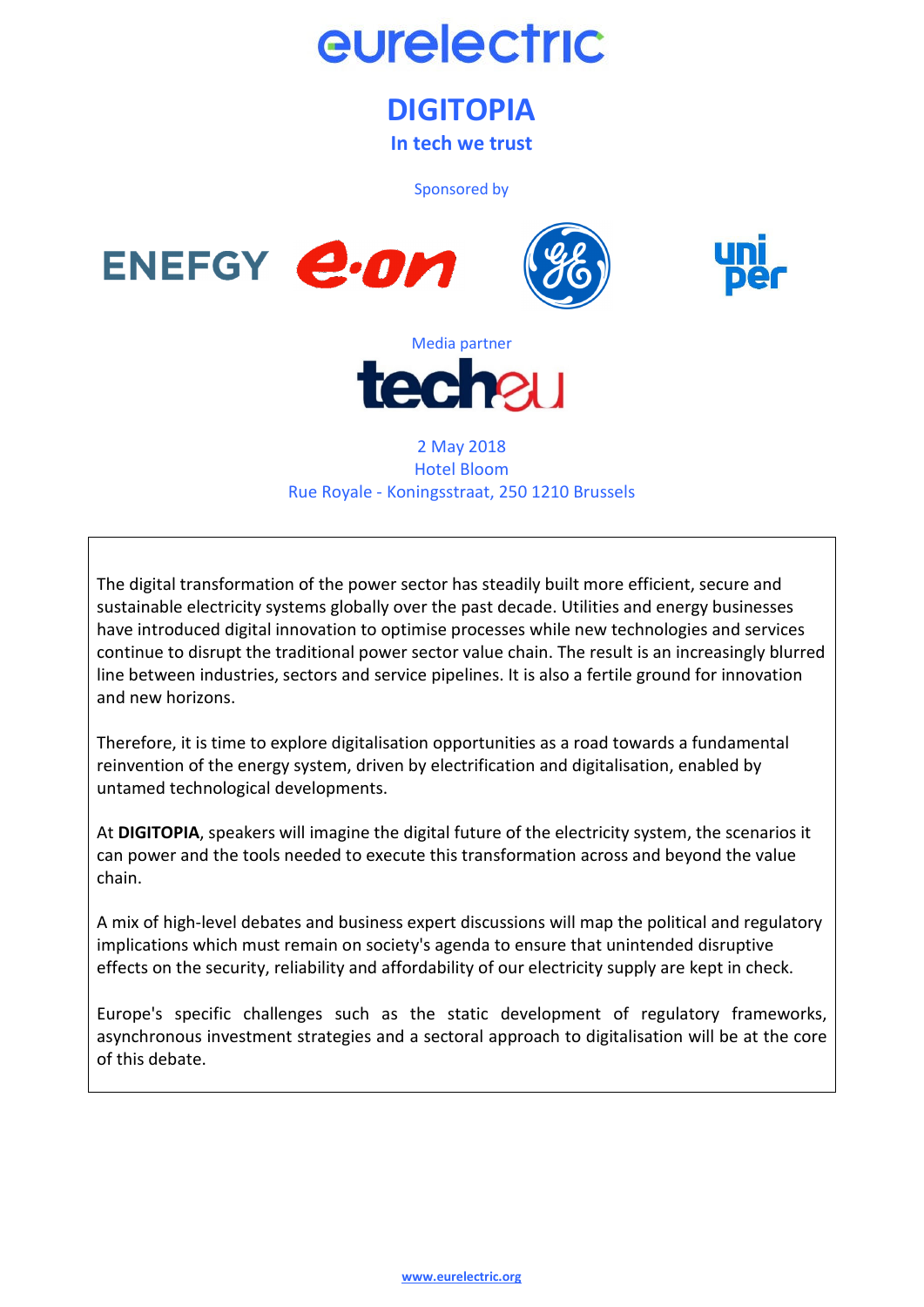# eurelectric

### *Social Media Guidelines*

*When tweeting/ posting from the event, please:* 

*Always use #digitopia*

*Mention @[eurelectric](https://twitter.com/eurelectric?utm_source=Digitopia+Registrations+List&utm_campaign=d44a6cf31e-EMAIL_CAMPAIGN_2018_04_18&utm_medium=email&utm_term=0_582f8907e3-d44a6cf31e-) when tweeting or posting on LinkedIn 'Tag' influencers to increase the reach of #digitopia*

# *Together we can create the buzz!*

| 9.00-9.30                                                                                            | Registration                                                                        |                                                                                                                   |  |  |
|------------------------------------------------------------------------------------------------------|-------------------------------------------------------------------------------------|-------------------------------------------------------------------------------------------------------------------|--|--|
| 9.30                                                                                                 | <b>Welcome &amp; Opening</b>                                                        |                                                                                                                   |  |  |
| 9.30-9.40                                                                                            | <b>Welcome Address</b>                                                              | Kristian RUBY (read more)<br>Secretary General of eurelectric                                                     |  |  |
| 9.40-10.30                                                                                           | <b>Keynote Speech:</b><br>Meeting the Future Energy Business with a New<br>Mind-set | Peter HINSSEN (read more)<br>Founder of nexxworks                                                                 |  |  |
| 10.30-11.15                                                                                          | Digital Dilemmas: Not if, but Why, When and How                                     |                                                                                                                   |  |  |
| <b>Master of Ceremony:</b><br><b>Stephen WOODHOUSE (read more)</b><br>Chief Digital Officer of Pöyry |                                                                                     |                                                                                                                   |  |  |
| 10.30-10.45                                                                                          | Which value does Digitalisation Unlock and How<br>to reap it today?                 | Maher CHEBBO (read more)<br>Senior Executive, Chief Innovation Officer for Digital<br><b>Energy Solutions, GE</b> |  |  |
| 10.45-11.00                                                                                          | Digitalization through the Value Chain                                              | <b>Tiago ANTUNES (read more)</b><br>Head of Client-Focused Solutions Innovation area, EDP                         |  |  |
| 11.00-11.15                                                                                          | How? - The Strategic Choices of E.ON                                                | Tighe WALL (read more)<br>Head of Digital Strategy and Transformation, E.ON                                       |  |  |
| 11.15-11.45                                                                                          | <b>Coffee Break</b>                                                                 |                                                                                                                   |  |  |
| 11.45-12.00                                                                                          | Keynote:<br><b>Enel X: The Digital Native Company</b>                               | Tomas BLAZQUEZ (read more)<br>Head of Technology, Enel X                                                          |  |  |
| 12.00 - 13.00                                                                                        | <b>Panel Debate: Digital Dilemmas</b>                                               |                                                                                                                   |  |  |

#### *Chair: Kristian RUBY, Secretary General of eurelectric ([read more\)](https://www.eurelectric.org/about-us/presidency-team/)*

*Do we have a clear and shared view of what the future EU electricity sector will look like? Will it be a scattered world of local energy communities and smart cities or will there be electricity highways linking renewables resources together across regions? What pathways do providers currently take? Should we keep interoperability in mind or will 'the winner takes it all' become the new motto of the digitalised era? Does digitalisation require more or less regulation? And which type of regulation*?

**Maher CHEBBO** [\(read more\)](https://www.eurelectric.org/media/3066/chebbo_jan-2018_v1-002.pdf)

Senior Executive, Chief Innovation Officer for Digital Energy Solutions, GE

**Laurent SCHMITT** ([read more\)](https://www.entsoe.eu/about-entso-e/inside-entso-e/secretariat/Pages/default.aspx) Secretary General of ENTSO-E

**Tomas BLAZQUEZ** ([read more\)](https://www.linkedin.com/in/tomas-blazquez-de-la-cruz-b667822/) Head of ICT Solution Center Holding and Services, Enel X

**Garett BLANEY** ([read more](https://www.linkedin.com/in/garrett-blaney-27651a11/)) CEER President & Chair of ACER Board of Regulators

**Mark VAN STIPHOUT** ([read more\)](https://www.eurelectric.org/media/3107/van-stiphout.pdf)

Deputy Head of Unit, New Energy Technologies, Innovation and Clean Coal, DG ENER, EC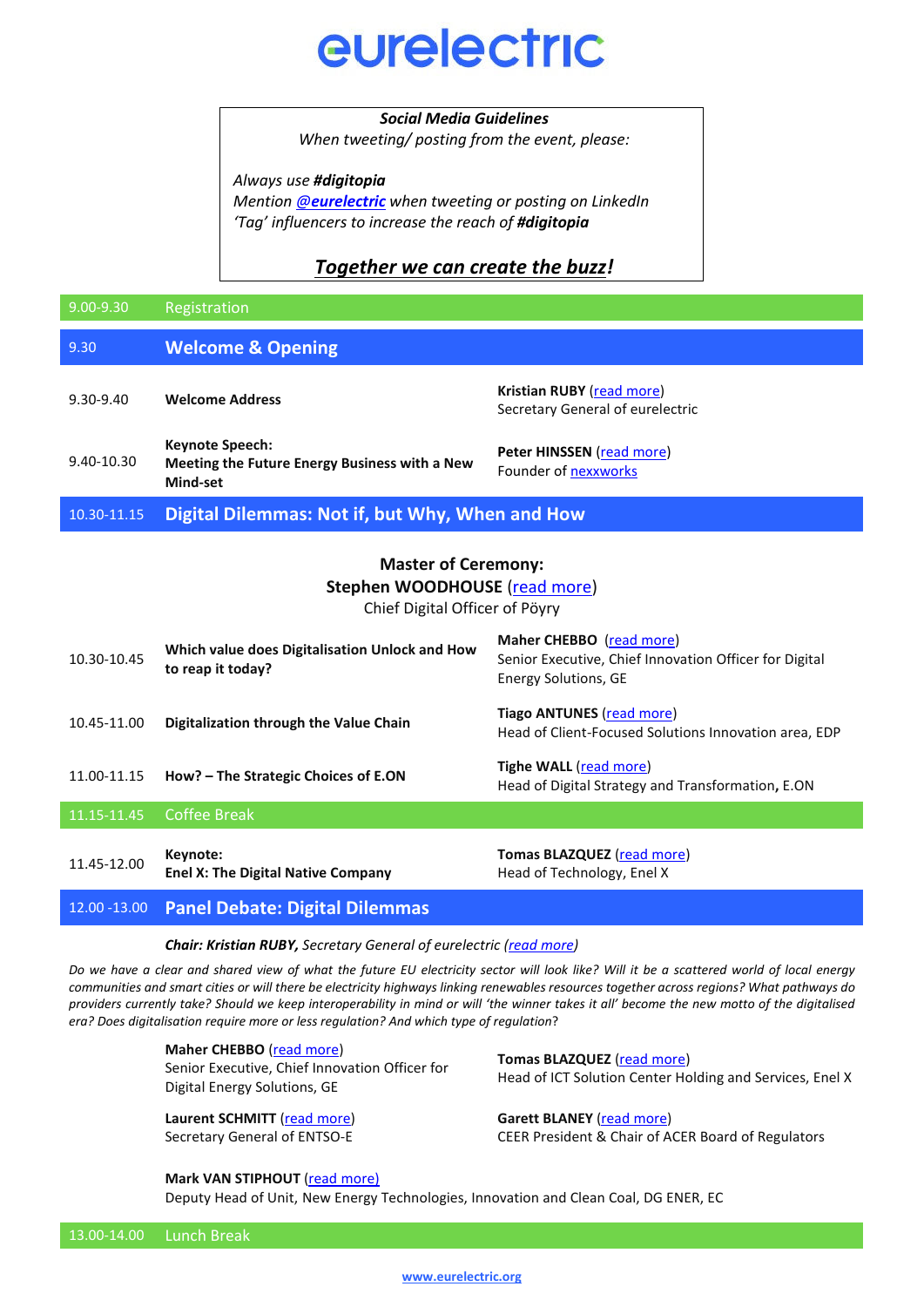# eurelectric

| <b>Parallel Session I: Digital Generation</b><br>(room: OUT OF THE BOX)                                                                                                                                                                                                                                                                                                                                                                                                                                    |                                                                                        |             | <b>Parallel Session II: Digital Customers</b><br>(room: INSPIRE)                                                                                                                                                                                                                                                                      |                                                     |
|------------------------------------------------------------------------------------------------------------------------------------------------------------------------------------------------------------------------------------------------------------------------------------------------------------------------------------------------------------------------------------------------------------------------------------------------------------------------------------------------------------|----------------------------------------------------------------------------------------|-------------|---------------------------------------------------------------------------------------------------------------------------------------------------------------------------------------------------------------------------------------------------------------------------------------------------------------------------------------|-----------------------------------------------------|
| Moderated by: Anna DIMITROVA, Advisor - Energy Policy & Innovation, Energy<br>Policy, Climate & Sustainability, eurelectric (read more)                                                                                                                                                                                                                                                                                                                                                                    |                                                                                        |             | Moderated by:<br>Robin WAUTERS, Founding Editor of Tech.eu (read more)                                                                                                                                                                                                                                                                |                                                     |
| In electricity, bridging the divide between the physical realities and the electricity system's<br>digital twin will be an enormous challenge. Doing this while minimising costs, premature<br>asset decommissioning and avoiding solution lock in will require skills that the power sector<br>needs to develop from scratch. What is the role of internal R&D, open innovation and<br>technology partnerships in this process? Three success stories will help us better understand<br>the implications. |                                                                                        |             | Digital transformations will help the electricity sector to get closer to its customers and their<br>preferences. This will offer our sector the possibility to develop a truly customer centred electricity<br>world. Which are the new value propositions out there and what is their value for the business<br>today and tomorrow? |                                                     |
| Peter STRUCKMANN (read more)<br>Director Asset Risk, Uniper                                                                                                                                                                                                                                                                                                                                                                                                                                                | Digitalization at Generation                                                           | 14.00-14.10 | <b>Antonio ARCE</b> (read more)<br><b>Enefgy Board Member</b>                                                                                                                                                                                                                                                                         | Changing Customer Behaviour-<br>Mission Impossible? |
| Keith WISHART (read more)<br>Partner, IBM Energy & Utilities                                                                                                                                                                                                                                                                                                                                                                                                                                               | Artificial Intelligence for Asset<br><b>Optimisation and Maintenance</b>               | 14.10-14.20 | <b>Brian FOX (read more)</b><br><b>Product Development Manager</b><br><b>ESB Innovation</b>                                                                                                                                                                                                                                           | Digital Customer Services - A Utility<br>Journey    |
| James JOHNSTON (read more)<br>CEO & Co-Founder of Open Utility                                                                                                                                                                                                                                                                                                                                                                                                                                             | Digital for more RES to Grid / the<br>role of digitalisation for system<br>flexibility | 14.20-14.30 | Stefan GROSJEAN (read more)<br>Founder & CEO of smappee                                                                                                                                                                                                                                                                               | Future-Proof Energy Management                      |
|                                                                                                                                                                                                                                                                                                                                                                                                                                                                                                            |                                                                                        | 14.30-14.40 | Elias POYRY (read more)<br>Chair of eurelectric WG Electromobility<br>CBO of Virta Ltd                                                                                                                                                                                                                                                | <b>E-mobility and Smart Charging</b>                |
| Fishbowl Debate on the presented perspectives<br>(room: OUT OF THE BOX)                                                                                                                                                                                                                                                                                                                                                                                                                                    |                                                                                        | 15.00-15.30 | Fishbowl Debate on the presented perspectives<br>(room: INSPIRE)                                                                                                                                                                                                                                                                      |                                                     |
| <b>Coffee Break</b><br>15.30-16.00                                                                                                                                                                                                                                                                                                                                                                                                                                                                         |                                                                                        |             |                                                                                                                                                                                                                                                                                                                                       |                                                     |